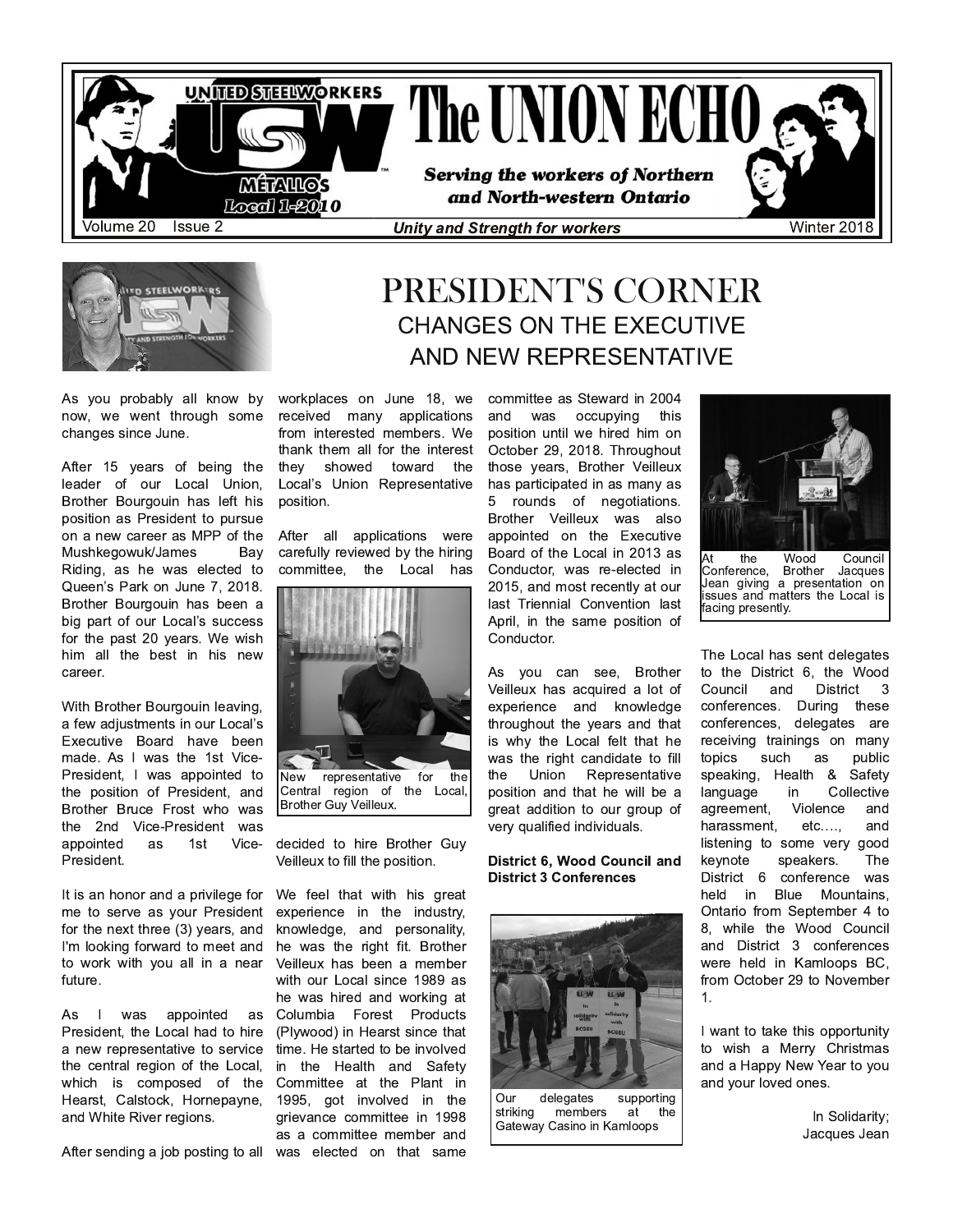incident to happen. The MOL

has 2 years to submit a report

of what exactly happened.

This should have never

should get hurt at work, or

even less get killed at work. All

of us have the right to work in

a safe environment. This just

goes to show that we should

all make sure that we work in a

safe environment and that no

matter how much experience

or knowledge we have in doing

our jobs, we have to always be

alert. Many of us work around

thoughts and prayers go out to

family of our fallen

dangerous equipment.

**Canadian Blood Services** 

As I reported in our last

summer edition, we are ready

**Blood** 

members form the Sudbury

area. Dates are set in January

to start negotiations. Hopefully

we will be able to report back

to the membership on the new

negotiations

the

to

member.

start

Canadian

**No** 

member

 $Q<sub>U</sub>$ 

with

Services'

happened!!



Since our last edition, I've investigation took place. At this most of my time spent servicing our membership; attending membership meetings, attending union management meetings, helping members deal with their WSIB files and so forth.

As some of you may or may not know, just this past May, we had a Brother who got killed at work at one of our sawmill operations. The member was a 60 year old individual who had just started working for the company. This individual who apparently had a lot of experience operating a loader was crushed between a bundle of wood and the loader he was operating. From what we understand, the individual had gotten out of his loader to place some cross pieces on top of his bundles, when his loader moved ahead and pinned him against the pile of The individual got wood. crushed between his loader and the pile of wood to be found later by his coworkers. The OPP and the MOL were called to the scene and a full

# **FATALITY IN ONE OF OUR OPERATIONS**

Collective Agreement we were point we are still unsure what able to get for these members. exactly caused this horrific

#### **Rockshield Engineered Wood Products**

As for our membership working in Cochrane at Rockshield Hardwood Plywood, the 1 year extension on their Collective Agreement is up for renewal in January 2019. We just elected a Negotiating committee and we getting ready for are negotiations in the New Year.

### Ryam - Chapleau Sawmill

Dates are scheduled for the week of December 3 to the 7 to start negotiations with the folks from the Ryam Chapleau sawmill. Although there is a pattern in place, we still have many local issues to address these negotiations. during Hopefully by the time that the next Union Echo edition comes out, we'll have a new Collective Agreement to report  $on.$ 

### Ryam - Chapleau Co-Gen.

**MEMBERSHIP ON THE RISE!** 

POWER UP<sup>4</sup>

the Also in Chapleau, membership from Ryam

Chapleau Co-Gen. are waiting impatiently for us to start negotiations for the renewal of their Collective Agreement. Their Collective Agreement has been expired since April of this year. We are in the process of selecting dates to negotiate. Negotiations should take place early in the New Year

#### Opasatika Ryam **Woodlands Operation**

As for our members from the Ryam Opasatika woodlands operation, negotiations are on the way and a pattern is also in place. We are hopeful that we can report back to the membership early in the New Year on a new Collective Agreement. I'll report on the details of the agreement in our next edition.

I want to take this opportunity to wish everyone and their family a Merry Xmas and a Happy New Year. Let's all be safe.

> In Solidarity; Eric Carroll



Nakina bargaining underway. Almost a decade after the last piece of lumber ran through the town's mill, Nakina lumber is flowing once again! The once idled mill in Northern Ontario is now in production. The Union is presently in negotiations to create good long-term jobs for the community of Nakina and its First Nation partners. Wood

supplies from the Ogoki Forest, which operates within the traditional territories of the First **Nations** of Aroland. Eabametoong and Marten Falls. will have major economic benefits for the Anishnawbe people of the First surrounding Nations. The areas of Geraldton. Nakina and Jellico will also benefit. Stay tuned for further updates.

Atikokan sawmill members have seen a request by the run Company to 24/7 operations with the mutual agreement of the membership. A vote will be held in November or December at the Legion on whether to alter the shifts and begin the proposed schedules: 3 shifts plus a maintenance shift in the planner starting in the New

Year with the third shift in the sawmill to begin shortly after the planer.

Resolute and Dallan Forestry Operations in Ignace and Atikokan will be down from 24th December and will resume January 7th, 2019. There may be some kiln drying which will see some Dallan mobile equipment operators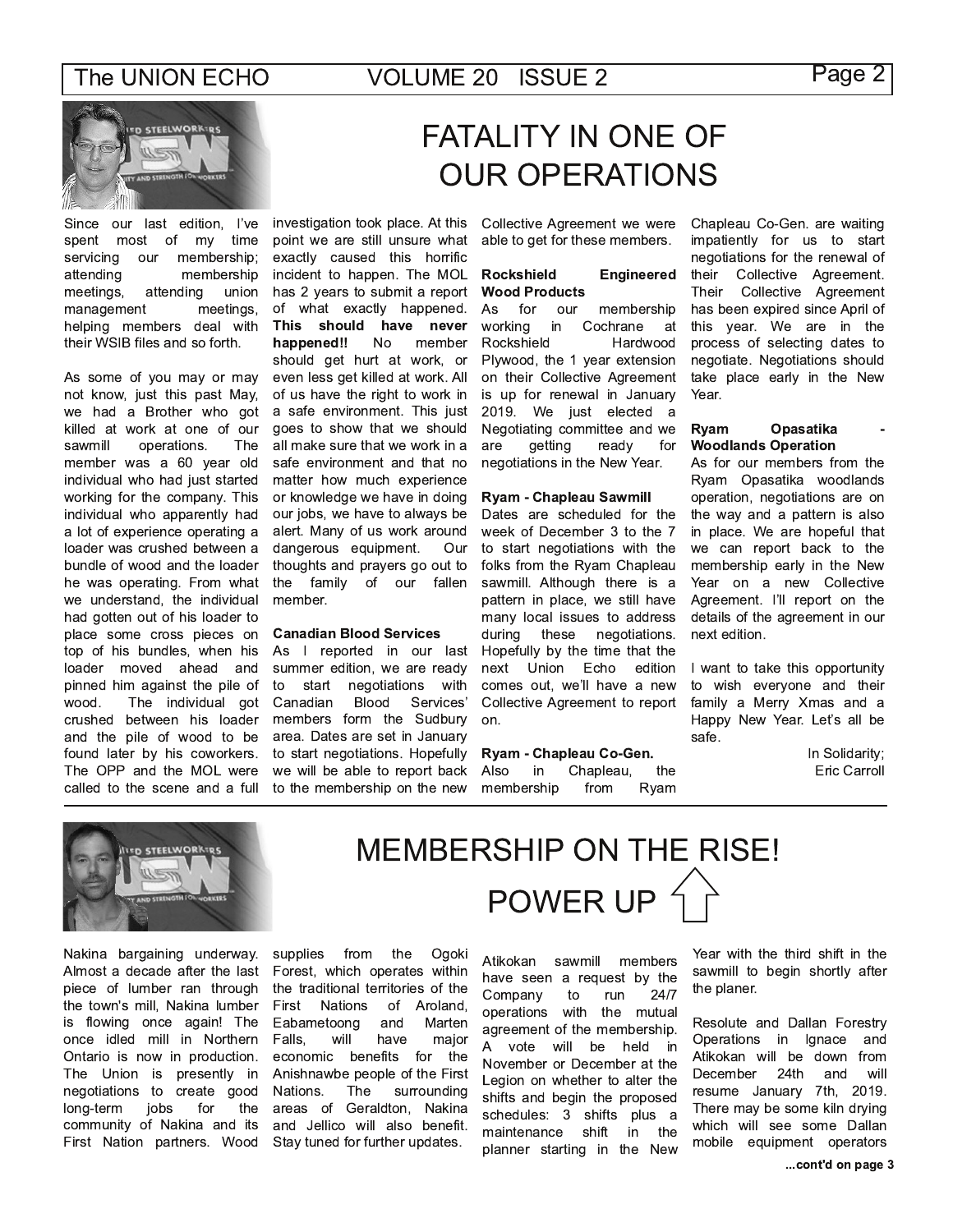# **VOLUME 20 ISSUE 2**

### Jason Lacko... from page 2 continue through the cold shutdown.

lgnace and Atikokan have production reduced time because of poor conditions in the woodland operations.... wet weather has had a negative impact on the operations. Cooler weather is predicted as winter will ultimately blanket the North with its white coat.

operations Dallan at the lanace and Atikokan have



### **Nakina**

As reported in the last Union Echo, the Nakina sawmill has restarted its operations since February of 2018. The Local is working actively towards getting a new agreement for the workers at this facility. We not getting are any cooperation from the Company in this matter, helping an employee Association in meeting with the employees in Nakina with the intention to convince their employees to go and be part of this Association. We are still in conciliation in order  $t_0$ convince the Employer to negotiate a new agreement. We have been successful in scheduling some negotiating dates in June, July, August, September and October, but we have not reached an the agreement yet as Employer made final a proposal to the employees to vote on which was rejected at 91%.

been expanding and seniority lists have been increasing. The mobile the diligence of equipment operators has been second to none. They continue to work under strict conditions professionalism. with The schedules for the Atikokan operators will likely be altered to accommodate the future 24/7 operations of the sawmill.

Gateway casino members have entered the final year of a three-year agreement. We will beain preparing for negotiations this summer. One major outstanding grievance involves stat pay and lieu time. The Company is working to rectify the issues related to the grievance and the Union expects this to be resolved in the near term. The Company has also been flipping and flopping on the hours of operations. There seems to be an end to this, as the company has informed the Union that their operations will be open until 4am going forward. Lets hope this creates some

stability for the members. Remember! "What we plant now, we Harvest later" Attend a meeting, get informed and raise vour concerns.

From my family to yours, I would like to wish you all a Merry Christmas and a Happy New Year.

Work safe! and take care of the person beside you.

> In Solidarity; Jason Lacko

# **LATEST NEGOTIATONS AGREEMENTS REACHED**

### **Hearst Community Living**

An agreement was reached at Hearst Community Living on August 30th. This is a 2 year agreement with 1.4% wage increase per year, and some changes in language. Members Hearst at Community Living are frustrated and disappointed by the way the Employer is managing money wise as they feel that they should be getting wages and be better recognized for the work they are doing instead of the Employer spending their budget on service agreement that is not bringing anything more, but working to the detriment of the workforce.

### **Hearst Farmers Cooperative**

An agreement was reached at Hearst Farmers Coop. It's a 5 year agreement with wage increases of 2% per year, increases in vacation, vision bereavement leave, care, and dental.

#### **Health** & **Safety** and **Stewards meeting**

### Local 1-2010 Health and **Safety Council meeting**

On September 26 and 27, our Stewards and Health & Safety Co-Chairs met in Thunder Bay for their yearly meetings. For the first day and one half, both the Stewards and the Health and Safety Co-chairs received some trainings. For the whole day on the 26 they were given training by Brother Brian Harder who is the District 3 Health & Safety Director out of Vancouver. Brother Harder gave some training on Drug and Alcohol testing, and on the Stop the Killing Campaign. Brother Harder said that he really enjoyed his stay and was very pleased with the reception the delegates gave to both trainings he delivered. The same was said from the delegates. They did like the trainings and the trainer a lot as they said!! Thank you to **Brother Harder!!** 

In the morning of the 27, Brother Ron Boucher gave some training/refresher on the Health and Safety laws in Ontario which was very interesting. In the afternoon both groups separated. In the Stewards' meeting, the group was invited to speak in an open discussion on any matters and issues they wished to speak on, which was very interesting. In the Health & Safety Co-Chair meeting, reports were given by each and every Co-Chair on their dealings at their workplaces, and they also have elected the Executive committee of the Health and Safety Council. The delegates have elected Brother Michel Charron from RYAM Lumber in Cochrane as Chairperson, Brother Cody Swiergosz as 1st Vice-Chair, Sister Sylvie Valerie Denis as 2nd Vice-Chair, and Brother Darcy Whitecrow as 3rd Vice-Chair.

> In Solidarity; Jacques Jean

Merry Christmas &<br>Happy New Year! }



from the Executive Board<br>and staff of your Local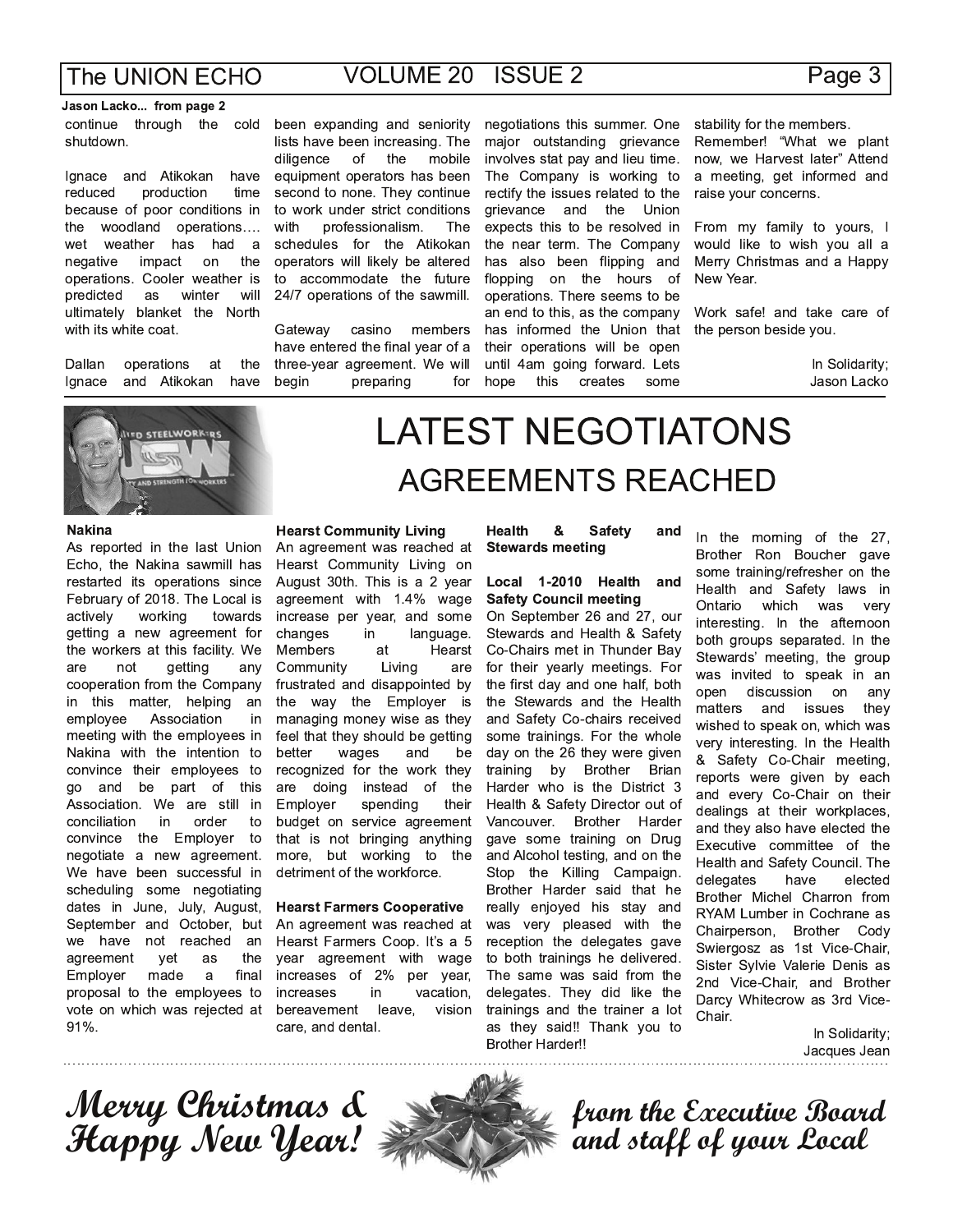Page 4



Resolute buys a solution. As reported in the last edition of The Echo, we began arbitration with Resolute in May. The Company wanted to settle the issue prior to the arbitrator hearing any evidence. They offered to buy their remaining 21 employees' seniority rather than honouring it. The offer was not unreasonable so we had to take for a vote of the members. It was accepted by 18 of the 21 in an all or nothing deal. The result is that there are no more active Resolute employees.

New agreement. At Unitized Manufacturing, a truss plant in Thunder Bay, the members ratified a renewal of their Agreement Collective on October 15th. The agreement contains improvements to the clothing allowance, eve glasses, vacation pay, pension plan, 5% increase in wages over the term and a \$400.00 signing bonus.

New agreement. Integrated Distribution Systems LP (o/a Wajax), an equipment dealer in Thunder Bay, ratified a 5-year Collective renewed Agreement on October 25th, by 75%. The agreement covers Parts Representatives, Field and Shop mechanics. It provides for increases in the boot subsidy, the per diem for out of town work, improved tool allowances, benefit plans, bereavement pay, changes to the apprenticeship language, pay increases of between 7 and 10% as well as some adjustments to the field technician rates and the student rates.

# **RECENT SETTLEMENTS** A LOOK AT OUR HISTORY

this being the time of year for reflection, the following is something you may want to reflect on.

In June of 2010 there was a merger of two strong Local Unions: USW 1-2693 and 1-2995. Both had a proud history. What follows is a very brief look at that history. It certainly does not tell the complete story.

The beginning of Local 2693 was in the area around Thunder Bay. (Port Arthur and Fort William at the time) The mostly immigrant bush workers began organizing themselves to achieve better working living and pay, conditions from the lumber barons of the time.

The Northwestern Ontario bush workers were aided by several different organizations in the early 1900s, including **IWW** (International the Workers of the World) and OBU (One Big Union) followed by the Lumber Workers Industrial Union of Canada (LWIUC). Some had communist roots and rightwing views. At the beginning most members were Finns, followed by Swedes, Slavs, French and English-speaking Canadians.

In the late 1930's and 40's, the bushworkers eventually became the industrial branch of the International Brotherhood of Carpenters and Joiners, known as the Lumber and Sawmill Workers Union (LSWU). The second annual convention of the LSWU was held in Port Arthur in 1937. Sawmill workers soon As the resident old timer and joined the ranks of the Lumber

and Saw.

The beginning of the Local 2995 was somewhat different as the area was largely inhabited by French Canadians who were mostly homesteaders and fiercely independent.

began the Sawmilling in Hearst area around 1918 when the first sawmill was built. Harvesting took place primarily in the winter months so homesteaders in the area began to cut wood for the area sawmills. Paper mills began in the area in the 1920's. Local 2995 was chartered by the LSWU in 1944 as the industry continued to expand and required full time workers.

There were several Locals of Lumber and Saw throughout the north. All eventually merged with either 2693 or 2995. The bigger Locals were better able to face the challenges brought on by the expanding industry.

The Lumber and Sawmill Workers Union was part of an International Union. Some Locals still exist today in the **USA** Newfoundland and remaining as part of the Carpenters.

In the 1980s memberships of both Locals became disillusioned with being  $\overline{a}$ minor branch of the Carpenters Union. It appeared to most that the needs of the Northern Ontario forestry workers were not being met.

In 1987 the membership of approved the both Locals the break away from Carpenters and chose a merger with the Industrial Wood and Allied Workers; the IWA Canada. This merger worked well. We became a part of a vibrant organization determined to serve the members while uniting forestry workers across the country.

The IWA-Canada successfully organized the unorganized where they could, including many in small towns where the rest of the membership worked. They came from various sectors, from credit unions, hotels, health care and casinos. This diversification helped to somewhat alleviate the pain that was to come with major downturns in the forest industry.

We were a proud somewhat militant Union, not afraid to fight for fairness. We weren't the biggest, but we earned the respect of employers. Through participation active and leadership in the various Federations of Labour and the Canadian Labour Congress we were a valued part the Canadian labour movement.

Beginning in the late 1990s and continuing into the early part of this century the forest industry took serious downturns, causing major financial and other difficulties for IWA Canada. Despite the organizing campaigns that had brought in members from a wide variety of sectors, the membership fell sharply.

The decision was made at the National Convention in 2003 to actively seek a merger partner. The need to find a likeminded Union was paramount.

The exhaustive search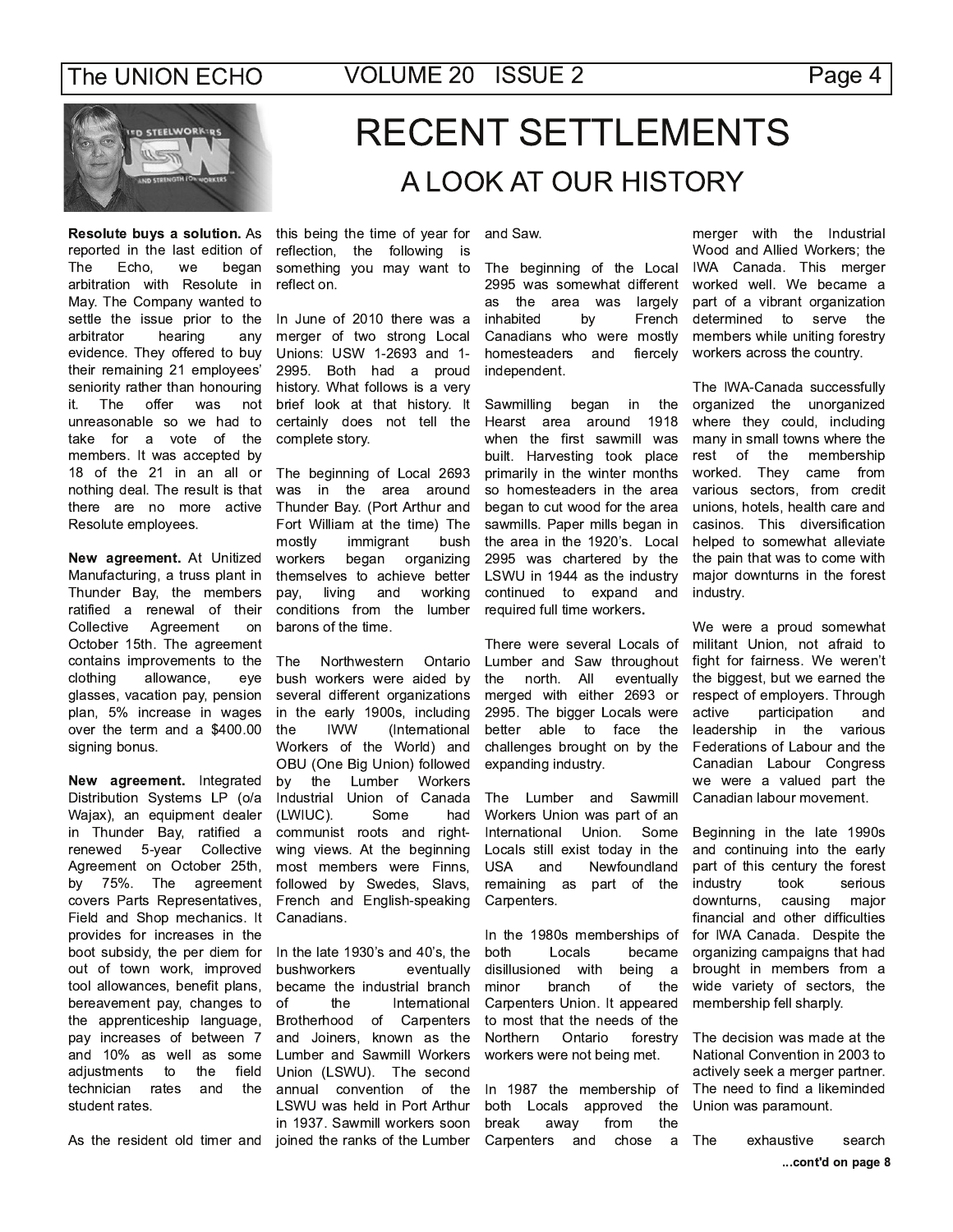# Local 1-2010's Women's Committee

### Local 1-2010 Women Committee Meeting September, 2018

A meeting of Local 1-2010's Women's Committee was held in Thunder Bay on September 13 & 14, 2018. At this meeting, an election was held to elect the Executive Committee. Here is the elected Executive for the Women's Committee. These women have been elected for a term of 3 years ending in 2021.

Chairperson: Kelly Miller (Thunder Bay) 1st Vice-chairperson: Randi Dillon (Hearst) 2nd Vice-chairperson: Stacey Smith (Thunder Bay) 3rd Vice-chairperson: Denise Fick (Kirkland Lake) Recording Secretary: Tammy-Lynn Constantin (Gogama)



Back, left to right: Jacques Jean (Local 1-2010 President),<br>Sylvia Boyce (Instructor from USW National Office), Stacey Smith, Christiane Baillargeon, Gisèle Pintar, Marilyne Saville, Susan Morson, Beckie-Rae Mikasko, Denise Fick, Julie Larochelle, Kelly Miller, Randi Dillon. Front, left to right: Caroline Demers, Tammy Happy, Ginette Lachance, Tammy-Lynn Constantin

# Why USW needs Women's Committees

Besides the obvious - the USW Constitution requires it -Women's Committees offer a way for women to raise issues, press for change and get our issues onto the negotiating table and the convention floor.

The USW is stronger when policies and collective agreements reflect the needs of our Sisters as well as our Brothers. But the work environment – from its physical layout, to the way women's work is undervalued and underpaid, to harassment and discrimination  $-$  creates barriers to women's employment. Lack of affordable child care limits many women's access to job security and decent wages.

Women's Committees ensure our Union takes action on issues that are important to women and that advance women's equality. They also help to build solidarity and mutual respect among our membership and potential membership. The Women's Committees do this by providing support to stewards, elected officers, negotiating team members and organizers as well by working with groups in the wider community.

Unionized women fare better; and unionized women working together fare much better. Simply put: women need Unions and Unions need women.

## **USW International** Women's Conference October, 2018

E96C6 H2D E96 -+/ International Women's<br>Conference in downtown Conference in Toronto; what a nice week. The theme for this conference was "A Call to Action". 1200 women together in the same room make noise to take action. Women with power who inspire us to want to help our Union become better towards women took the floor to talk to us about their stories, challenges and successes. We are all leaders because we are ready to intervene and answer the call to action in our workplaces and our respective Locals. Here are some workshops that were available: Speak boldly and carry a big list, Rebooting



From October 14 to 17, 2018 your women's committee, Healthy minds for a strong Union, Truth or dare: Being a woman leader inside USW.



Sisters Ginette Lachance (RYAM Lumber - Hearst Sawmill) and Caroline Demers (Centre de Santé<br>Communautaire du Grand Communautaire du<br>Sudbury) aftended Sudbury) attended the International Women's Conference in October.



# - Provide a safe environment for women to discuss current

workplace, community or personal issues and strategies

- Educate women on our rights, obligations and responsibilities to ourselves and other women

- Educate Brothers to understand and support action on women's issues

-Provide advice and guidance to Union leaders, including bargaining committees, on issues important to women

- Network and communicate with women's committees in other Local Unions and at the area, regional, district and national level

- Reach out and work with women's organizations in the community

- Research and present action proposals and policies
- Lobby for legislative improvements and change
- Encourage the development of more women's committees

- Act as mentors to young, newly active and newly organized women

- Organize informal educational and social events with community and local committees

-Assist in the planning and organization of conferences to ensure the content, speakers and participants reflect the diversity of our Union's membership

-Identify women's education and training needs to ensure Union courses and programs are accessible and applicable

-Assist USW organizers in organizing and educating new members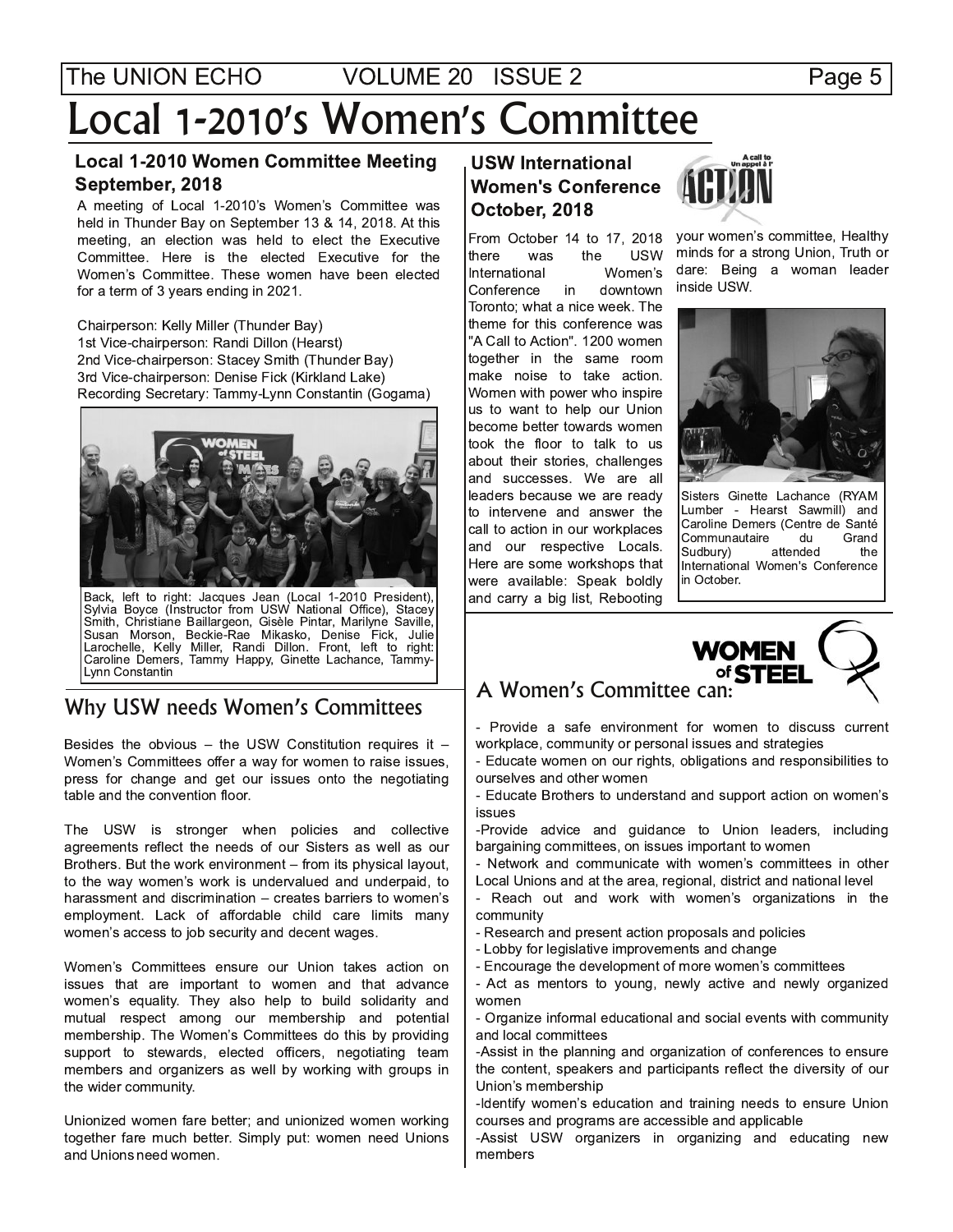**VOLUME 20 ISSUE 2** 

Page 6



Every year, we give two Scholarships of \$1,000.00 each. Winners are chosen based on an essay titled "The Value of Unions in our Society". All essays are sent to 3 judges with only a number; no names are shown. This year, our judges were Norm Rivard (former Local 1-2995 President), Roland Laurin, (retired Local 1-2010 union representative) and Guy Bourgouin (former Local 1-2010 President). Congratulations to our two winners this year: Patrick Nolet and Megan Lisiecki. Below are their winning essays.



Patrick Nolet, son of Mona Nolet, member at North Cochrane Addiction Services

## **The Value of Unions** in our Society

brainstorming When and conducting research for this essay, I came to realise that I know very little about the concept and the value of having a Union in the workplace. In order to educate myself and to truly find the value of Unions in our society, I decided to reach out to some of my family and friends to try to compare their perspective on Unions. Since Unions aren't restricted to only one field of work, I decided to gather my information from various individuals that have a different lifestyle and come with backgrounds as different as black and white. Whether you someone crunching are numbers, working with inanimate objects or dealing with people every day, Unions will have an impact on your everyday life and especially when things start to go wrong.

The first person I've decided to interview was my long-time friend Mr. Justin Jean. As we

both come from the same community, both go to school and work summer jobs, I thought it would be a great way to see first-hand how different someone's perspective may vary even with two people that are at a similar point in their life and share common interests. Mr. Jean is a 19-year-old male who grew up in Kapuskasing and is currently studying accounting at the University of Ottawa and works for BDO, an accounting firm located in Embrun.

As someone who is new to the workforce and is still spreading his wings into his career. Mr. Jean was able to talk to me about how he portrays the effects Unions have in today's society. To start off, Mr. Jean described Unions as an important tool to employers and as something that has an even greater effect on the employees themselves. - In order to explain his thought process, he then focuses his attention onto why he felt Unions are a very important and crucial aspect to anyone's career. First of all, he told me that Unions are in place to control the power given to employers and to revoke the power is necessary. said Having restricted powers will make an employer think twice before firing someone due to little inconveniences even on a regular basis. For the person being fired, the Union acts as strong voice and a knowledgeable source. Generally, when someone is dealing with the Union, it serves as a kind of mediator

between the employee and the employer. This is extremely the helpful to employee because in the majority of cases, the employees are not sure of their rights or how to exploit them. Mr. Jean later concluded by adding that Unions are extremely helpful good and source of a information and support for people who need them.

In order to get another point of view on the effects of Unions of our society, I turned to Mr. Paul Nolet. Mr. Nolet has been a mechanic employed with the town of Kapuskasing for the past 21 years. The town of Kapuskasing has a Union in place for a good part of their employees depending at what level one currently occupies. If a person is staff, labour or management, it will have a great effect on how much a Union means to them and how they can personally relate to the value of having a Union.

Mr. Nolet started by sharing with me how he sees a Union through his eyes. As a wellrounded and down to earth person, he globally sees it as a united front that defends the right of the employees hence being named a Union. Mr. **Nolet** also found very important to add that while providing help to both the employers and the employees, a Union is a crucial member of the negotiations for a new contract when time comes. When it comes to a contract, everything must be negotiated. It can go from the hourly wages all the way to time off, sick days and benefits. When

negotiating the contract, the union makes sure that both sides of the coin will leave the table happy and satisfied with what they have gained or let Sometimes, go. contract negotiations have the potential to get quite heated and as we all know, once you squeeze tooth paste out of the tube, can't put it back. you Thankfully, the Union acts like the cap to the toothpaste, keeping everything in check and making sure nothing goes overboard. Additionally, having a good contract in place, thanks to the hard work from the Union, will ensure that the business or institution will run smoothly with both the employees employers and being happy which will make the work experience and the production and quality of product better. Finally, Mr. Nolet says he is happy that Unions exist and that he truly appreciates the services they provide for everyone lucky enough to be unionized.

Finally, in order to have the broadest view and understanding of the value Unions have in our society, I've decided to talk with someone who was in a completely different field than Mr. Justin Jean and Mr. Paul Nolet. Because the field deals with delicate subjects, she preferred to stay anonymous but still felt as her view of Unions could be helpful to my understanding. As someone who deals with people on a daily basis, she sees the mental effects stress and discomfort at work can lead to.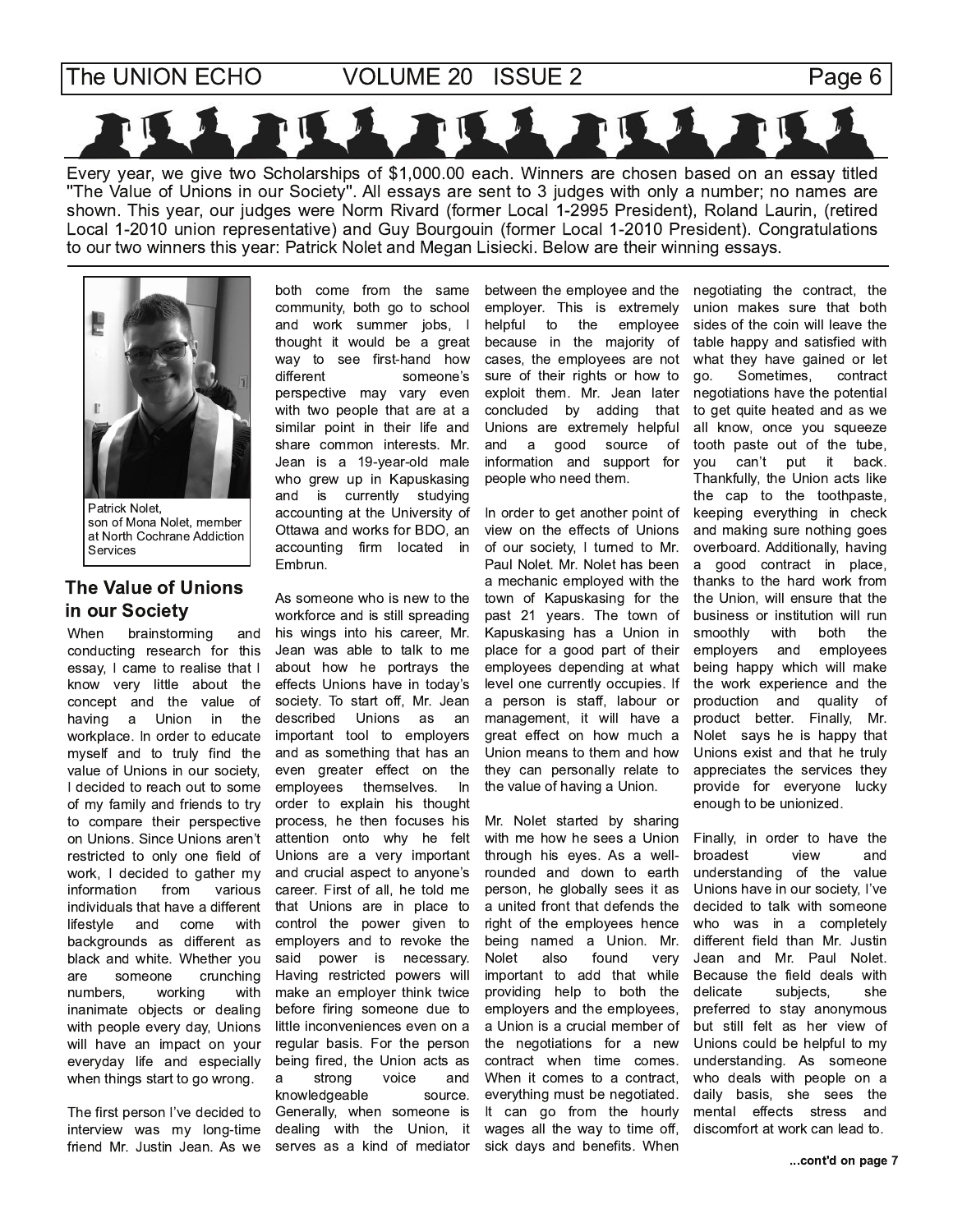### Scholarships... from page 6

To kick things off, she used to be an employee with a corporation that employed over 60 individuals which she thinks had an effect on how effective and valuable the Union was. She says that during her time there, she saw the Union as a distant partner. For here, it felt like the employees did not have much of a voice. She also adds that this was her first employment and she was still relatively young which caused her to step back a little bit and to not be involved as much as she could have. She remembers that unfortunately there were

problems with some troublesome employees and that they were protected too much. She felt that individuals are responsible when they break the rules and that they should be held accountable for their actions.

Since then, she has now transferred to another social agency which also has a Union and her view on the value of Unions drastically changed. The contact employers between and employees was night and day compared to her previous experience. She says that the

Union was a valuable asset when injustices came in play order to support the in employee as an individual. A factor might have been that it was a smaller staff which resulted in everyone having a say on what they find should improve. She adds that the Union was essential in good keeping a working environment and having consistency in what is expected.

In conclusion, the value of Unions in our society can vary from individuals, field of work and even from job to job. After

talking with these three people, I came to realise the true value of Unions and started to appreciate the work Unions put in for the wellbeing of an industry, employer and employee. Unions have a crucial role in order to make sure that everyone's rights are respected white maintaining a good working environment. In Canada, we are lucky that Unions have the ability to limit an employer's power and to keep employees in check. I can only imagine how different workforce our would be without the contribution of Unions in our society.



Megan Lisiecki, daughter of André Lisiecki, member at 3 Nations Logging

Note: This essay was submitted in french. This is a translation of the original.

### **The Value of Unions** in our Society

In Canada, Unionism started at the beginning of the 19th century. A Union is an association that has for goal defense of common the interests. The Union's goal is to negotiate fair rules so that employees are protected and avoid abuse towards them. Unions were not common and a lot of people were not in agreement with the rights that unionized workers had and those that were unionized had to fight to keep those rights and a lot of companies still have Unions in place to this day.

A big number of workers had working days of at least 10 hours or more. That is how workers from  $\overline{a}$ Toronto printing house in 1872 were living when the Union of typographers demanded nine hour working days. Since the emplovers refused. the workers stopped working on March 25, 1872. The editors hired replacement workers but the strikers obtained the support of other workers in Toronto. At that time. Union activity was a crime and the Toronto Globe editor, George Brown, stopped the group of strikers criminal with conspiracy one day after the rally of 10,000 people who were at Queen's Park on April 15, 2018.

But, on April 18, 1872, the Prime Minister John  $A$ . MacDonald had a law on **Unions** approved it and legalized and protected Unions. The printers' strike in Toronto started a movement for the nine hour workday. This gave rise to annual celebration of Labour Day that still going on today is throughout Canada. The workers' movement took place in the 1850's, but it's the necessity to shorten the work

week that unleashed a bigger number of workers to join a Union to change their lives for the better.

In 1919, the World War 1 soldiers came back to Canada and had trouble restarting their jobs. Also, workers of different trades were fighting for fair wages because they wanted to earn sufficient wages to support their family in a changing economy. On May 15, 1919, workers stopped working and filled the streets of Winnipeg to fight for these rights. But, on June 21st, members of the North West Royal Gendarmerie and hired attacked strong-arms with horses and opened fire on the rally of workers, killing two people and injuring others. This day is known as Bloody Saturday.

These two events show the importance of Unions for workers. There are a lot of other events like these that changed the Unions for the better. With a big number of people, their voices are heard and companies change their rules to accommodate the employees but sometimes they have to negotiate to decide something that's appropriate for each side, the employees and employer. The benefits given to unionized workers (dental insurance, health insurance, legal fees insurance, amongst others) attract dentists, opticians, chiropractors, therapist, health specialists and family law lawyers and assure them When Unions revenue. defend what is just, life gets better for all of us. All workers benefit today from the Union's successes from yesterday: overtime minimum wages, remuneration, health and safety standards, maternity and parental leaves, naid holidavs protection and against discrimination and harassment.

Finally, Unions bring big changes in a company. They contribute to the health and safety of employees by ensuring their well-being. It is also what gives people better wages and a better quality of life at work. I think it is important to have a Union in a big society to monitor the and abuse discrimination against women. young workers and people of different sexual orientation and ethnicities.



### Page 7